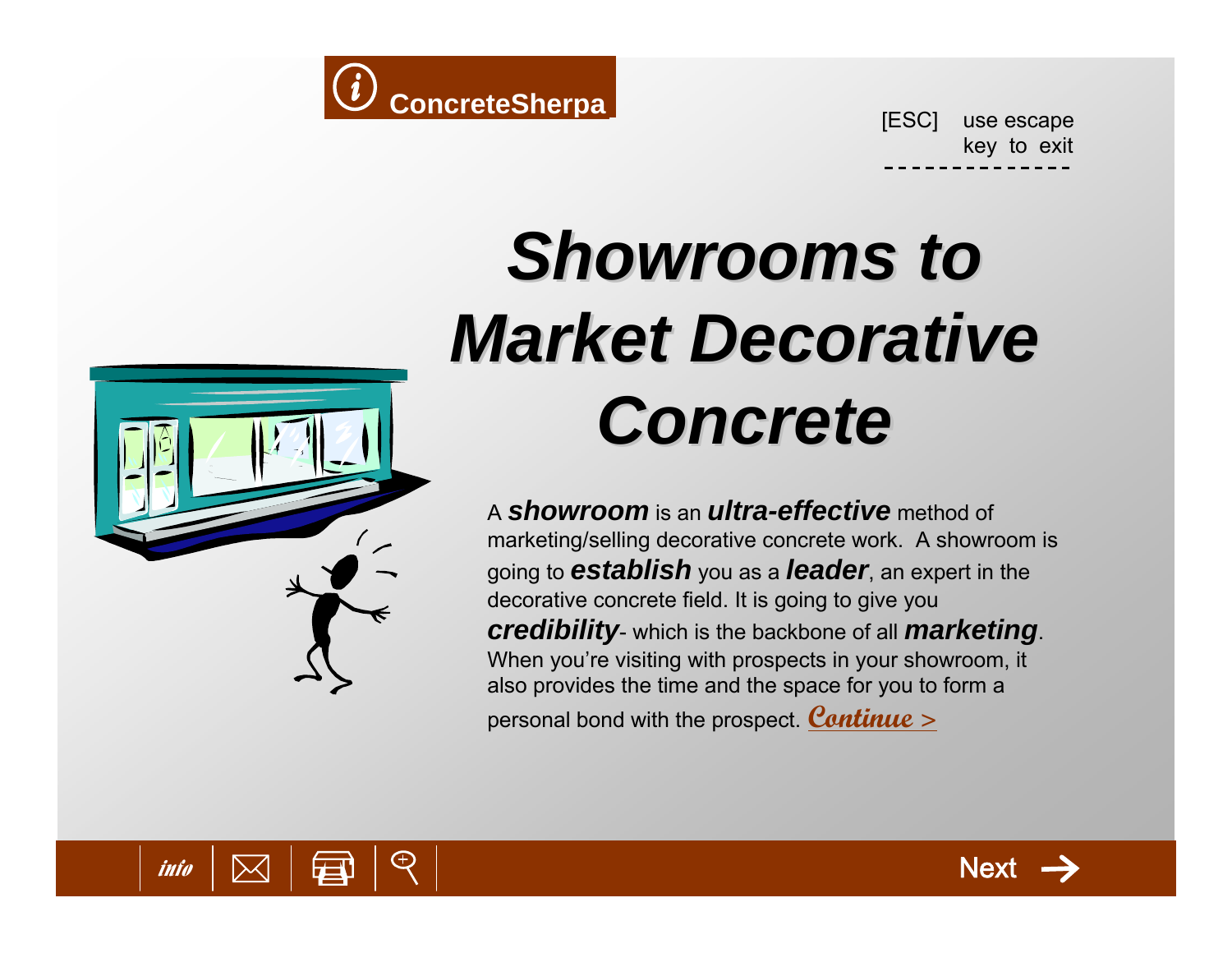<span id="page-1-0"></span>

Showrooms can be used to host box lunch presentations for designers and architects, and to invite homeowners who are interested in decorative concrete work. There is no way that a person can look at, and touch decorative concrete and not think, "wow." One look and one touch are worth a thousand pictures and a million words.

# There is *no way* that a *person* can look at, and *touch decorative concrete* and not think, *"wow."*

Every day people are becoming more and more aware of decorative concrete work. There is no better way for them to be able to look at patterns and colors then to come over to your showroom and see them, maybe even walk on them in the parking lot of your building. Have color charts and brochures available for showroom visitors.

Another thing about having a showroom is that by customers taking the time to respond to your invitation to come to the showroom for an appointment, they're pre-qualifying themselves. They're raising their hand (figuratively) and saying "I'm willing to come over there and see you, I'm serious." This won't be the case 100% of the time, but more often than not it will be true.



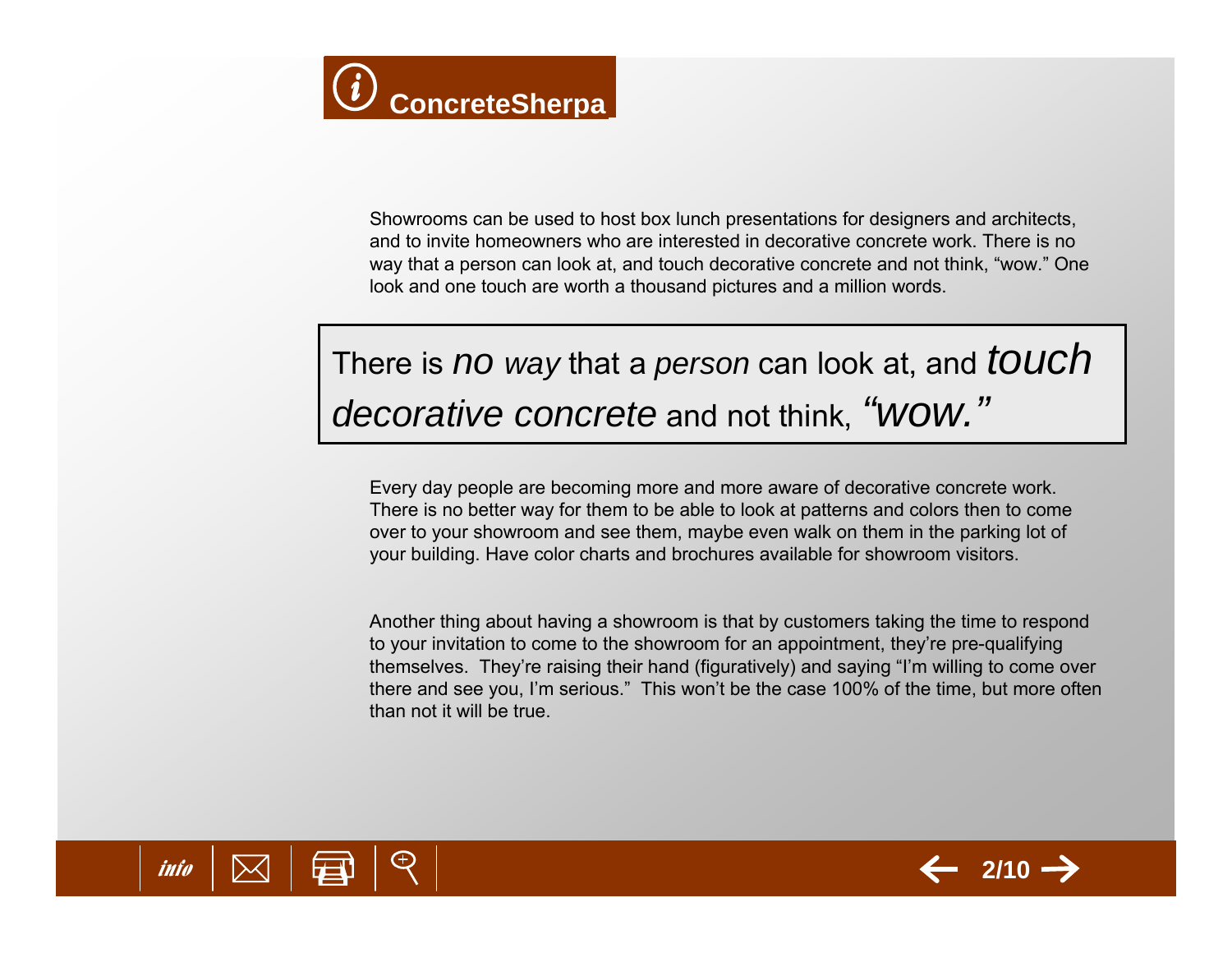

Even products such as washers and dryers are sold in showrooms so people can go and look at them and see the benefits. With decorative concrete the same thing applies, but even more so because the concept is still relatively new in the marketplace.

One of the most impressive showrooms is Colorado Hardscapes' Concrete Design Center, located in Denver.

Listen to the Audio Version of this Guide [here](http://www.concretenetwork.com/pod%5Fcast/showrooms_to_market_decorative_concrete.htm) on the **Concrete** Network.

## *Instead of just thinking about and imagining a project, customers and industry professionals can mull through hundreds of samples.*

The 14,680 square-foot center includes office spaces, conference rooms, a plan room, a model-making studio and a sample-making bay. Decorative concrete graces the lobby floor and countertop, a portion of the conference room, and in a huge open space that houses hundreds of samples — a concrete table, a rock feature, and cross sections of rock work.

Instead of just thinking about and imagining a project, industry professionals can mull through hundreds of samples. They can arrange and rearrange, run their hands over the surfaces, and see with their own eyes the one-of-a-kind colors, designs, and textures that concrete has to offer.



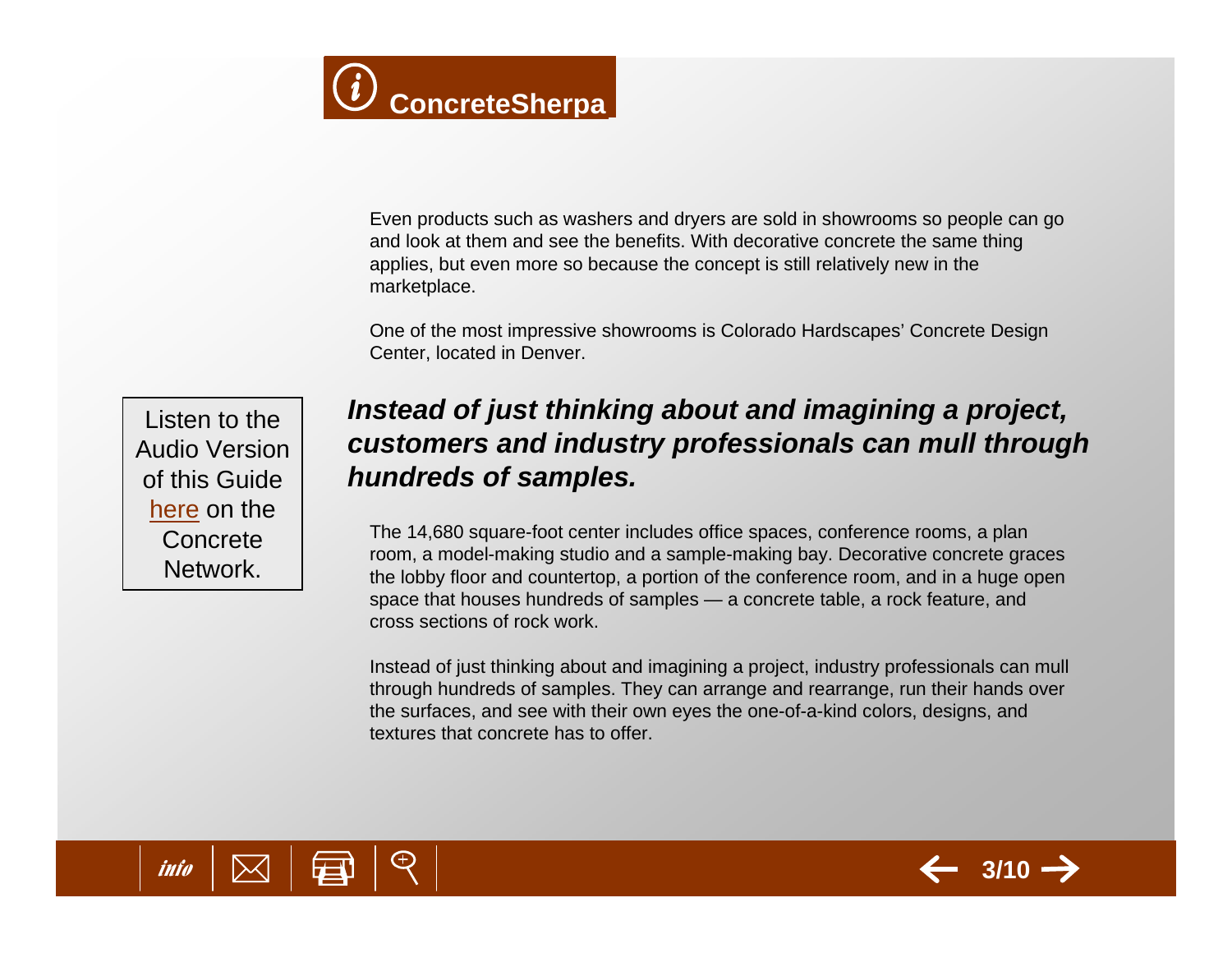

Visit:



### showroom onthe web at:

[http://www.colorado](http://www.coloradohardscapes.com/contact_us/design_center.html) [hardscapes.com](http://www.coloradohardscapes.com/contact_us/design_center.html)

Colorado Hardscapes christened their showroom during a gala that attracted more than 130 designers, architects, engineers, property managers, and business associates. The company specializes in Bomanite® (a product that simulates most smooth tiles, new brick and stone materials), custom and repair work, rock, walls, staining, and ConcreteScience®, a new technology of a patented extraction system that cleans and seals all types of hard surfaces in one mobilization.

Visitors can see how the concrete looks sealed versus unsealed, or how water will bead up on the concrete. They can move blocks around in different colors and configurations. They can try to match colors in the designer's palette or color scheme, and most importantly, they can see just how impressive the array of concrete products is.

"It's gone very well. It's been a great investment so far," said Teresa Unruh, Colorado Hardscape's marketing coordinator. "This has an impact and is a tremendous sales tool."

The center is also used for meetings for clients and designers, for presentations, and for association meetings and functions. In fact, interior design studies meet at the center to study materials, Unruh said. "Even interior design students want something in concrete staining for their portfolios," said Unruh.

The biggest surprise so far, said Unruh, is the overwhelming and impassioned response from visitors. "They come in and are immediately 'wowed,'" Unruh said. "There are hundreds of samples on the walls … seeing it in tangible form makes a huge difference."



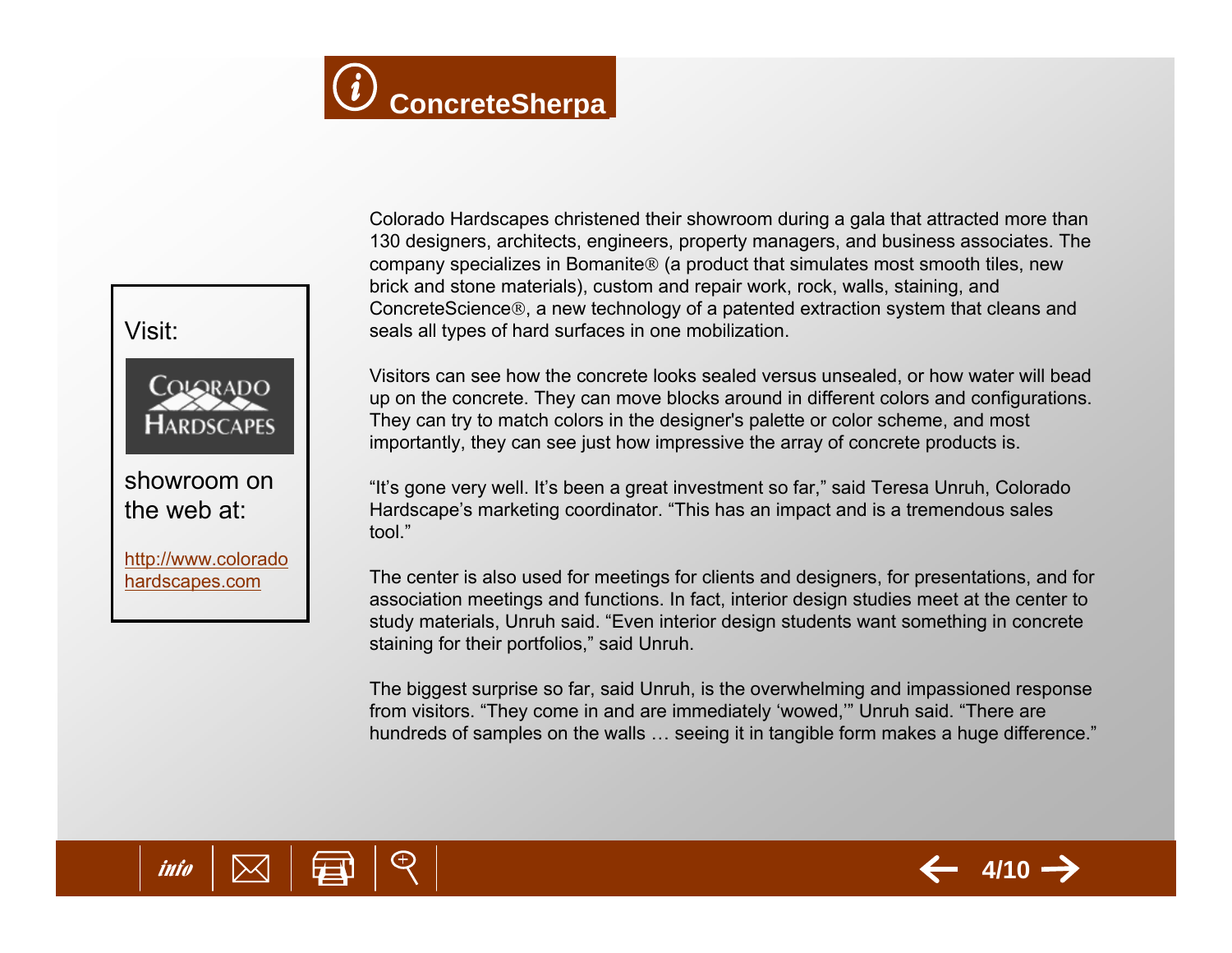

Tom Ralston Concrete in Santa Cruz, California is another advocate of marketing with a showroom. Tom Ralston Concrete was founded by Wilbur Thomas Ralston in 1928. Today, Tom Ralston has unleashed his artistic flair, refurbishing the company with a new concentration on decorative projects.

Ralston is a firm advocate of 'seeing is believing'. Most of the company's business comes from radiant heated concrete floors to hillside foundations; concrete countertops to commercial slabs; thin topping overlays to exotic swimming pool decks, driveways, and patios. Their masonry work includes flagstone, brick, block, pizza ovens, barbecue surrounds, and slate and concrete pavers. Ralston's showroom came about almost by accident. "We didn't have any grandiose plans … We just needed to cover up the greasy floors," he says.

# *Ralston is a firm advocate of 'seeing is believing'.*

So, he installed radiant heating systems and, with the help of an architect, partitioned the square-block building into interesting angles and geometric configurations. Each segment, which showcases a concrete project, tilts in its own direction and a fireplace with a concrete surround that angles upward like a pyramid graces the center of the room.

A concrete conference table is on display, as are various acid-stained stones. Concrete countertops in vibrant blues, reds, and browns adorn the restroom.



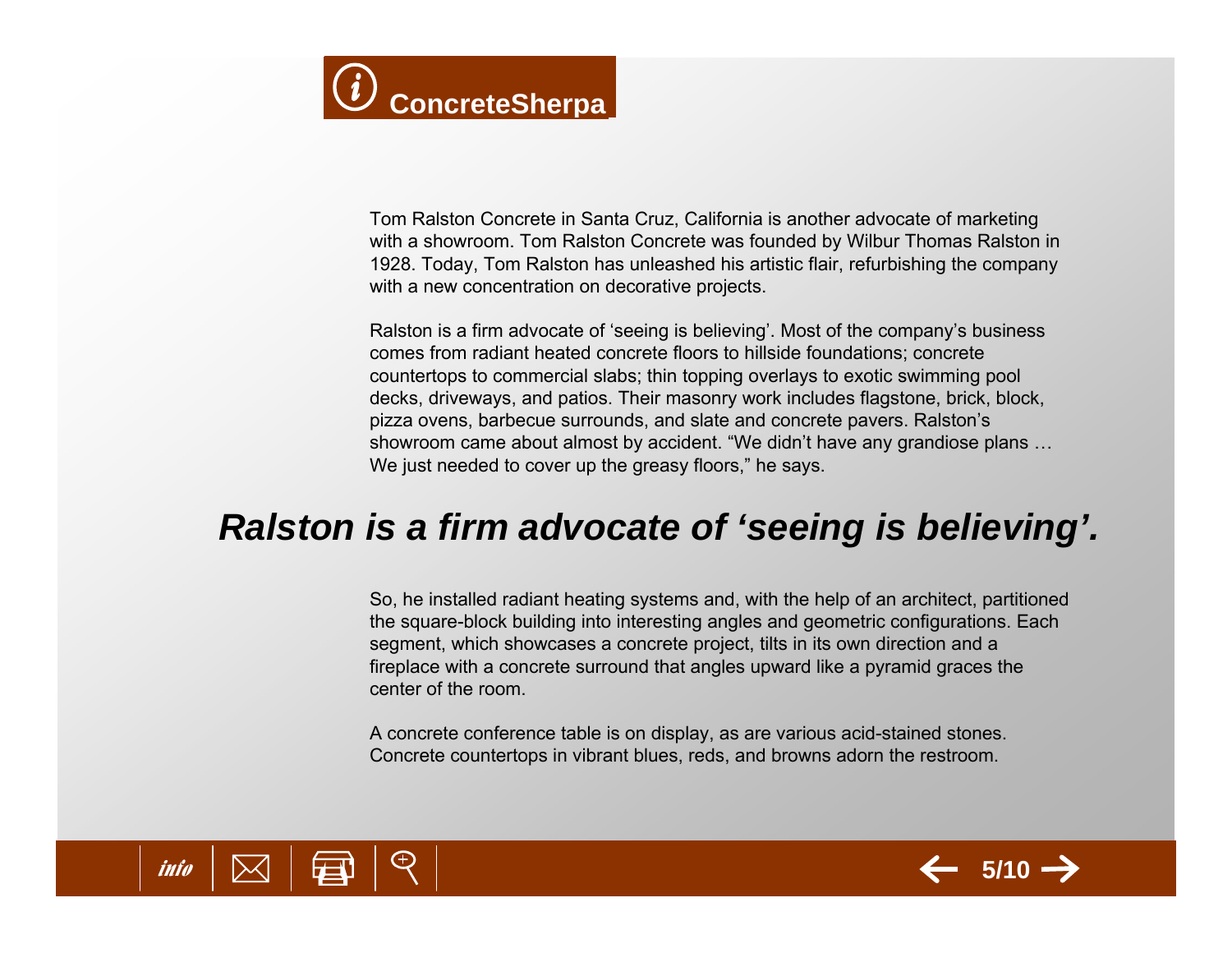



#### on the web at:

[http://www.tomralston](http://www.tomralstonconcrete.com/about-us.html) [concrete.com](http://www.tomralstonconcrete.com/about-us.html)

The showroom also serves as a gallery, boasting photographs of various projects and articles on Tom Ralston projects that have been published in various publications. And, the showroom has expanded to include a show yard, which includes racks of two-footsquare samples.

"It makes a huge impression on people," Ralston said. "They get the whole ambiance of decorative concrete." Ralston said he thinks having a showroom is the best marketing tool available. "It's very effective," he emphasizes.

Every day more and more people are experiencing decorative concrete in hotels, theme parks, and local restaurants. There is a desire by the public to view the possibilities and options with decorative concrete, and to include it in their home. There is no better way for you to introduce them to decorative concrete and to your company, than to have them visit your showroom. There they can see and even walk on samples of decorative concrete in your showroom or even the parking lot of your building. A showroom is going to establish you as a leader, an expert in the decorative concrete field.

If you are thinking your business could use a showroom, then start today by writing a solid plan. Visualize what your showroom is going to look like when it is finished. Then work backwards from the vision, listing all of the tasks that need to be done including a reasonable date for each task's completion (dates are powerful—make sure you write them down). Now review your plan on a regular basis, holding yourself accountable for making continual progress. It won't be long before you have a full blown, world class showroom for your clients to visit and admire.



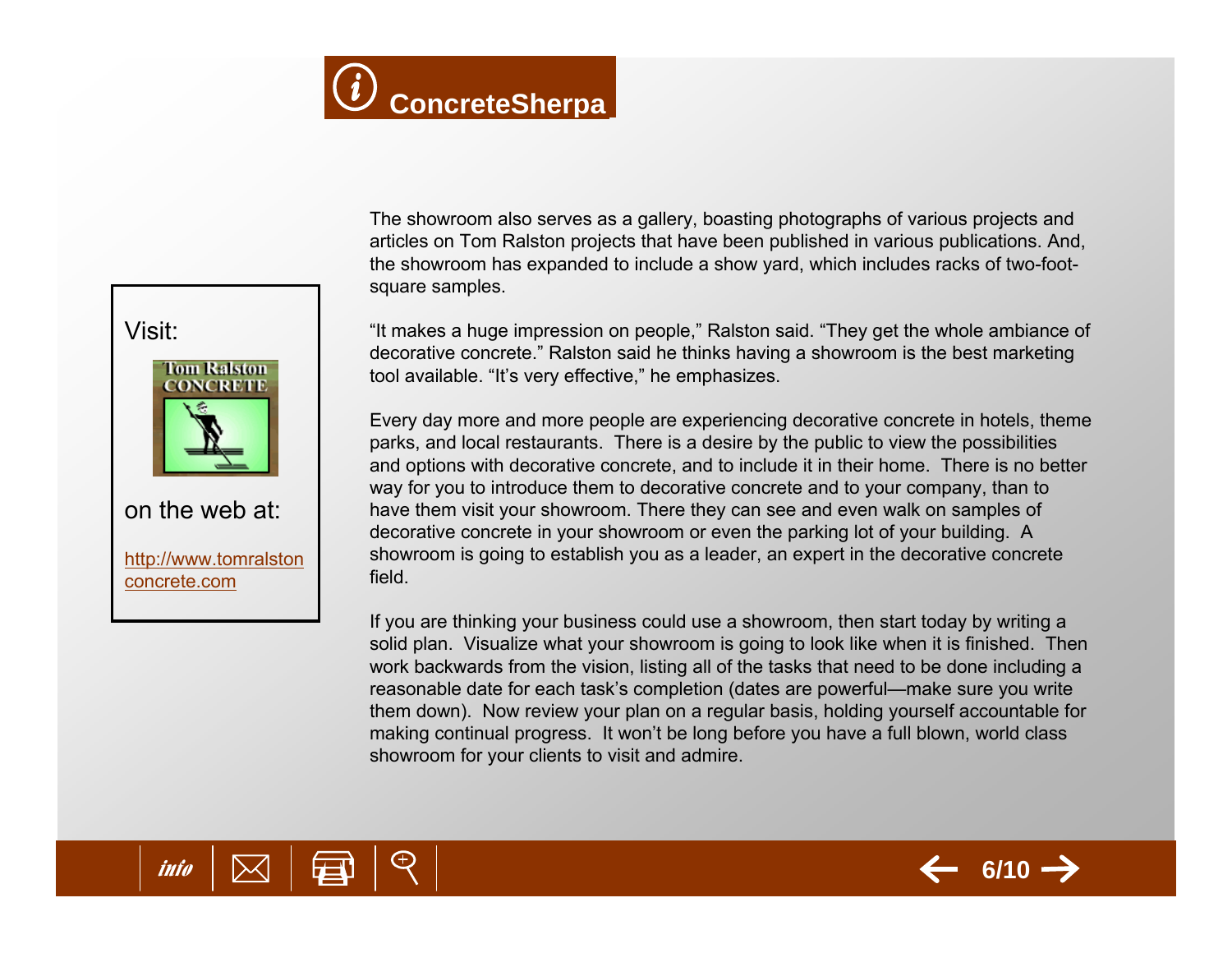

#### <span id="page-6-0"></span>*Sherpa info* **HOW YOU CAN USE THIS DOCUMENT**

You have unlimited right to print, distribute, and use this guide. E-mail it to a friend, put it on your website, or any other ideas you see fit. You can print it and post it on a job, at your favorite coffee shop, in your office, or get creative and engrave it in concrete. Please share freely, the only things you may not do is alter it or charge for it.

#### **COPYRIGHT INFORMATION**

The copyright in this work belongs to the **ConcreteNetwork.com.** Please direct questions regarding feedback, use, permission and screw-ups to [dan@ConcreteNetwork.com](mailto:dan@ConcreteNetwork.com).

#### **DOWNLOAD GUIDE**

This guide is available on line at http://www.ConcreteSherpa.com/showroom.

#### **EMAIL TO A FRIEND**

Click here to pass the guide along to someone cool. [http://www.ConcreteSherpa.com/email/showroom](http://www.concretesherpa.com/email/showroom)

#### **SUBSCRIBE**

Learn about the latest Sherpa Guides and other concrete information available in the Concrete Network's Newsletter. [http://www.ConcreteNetwork.com/newsletter.htm](http://www.concretenetwork.com/newsletter.htm)



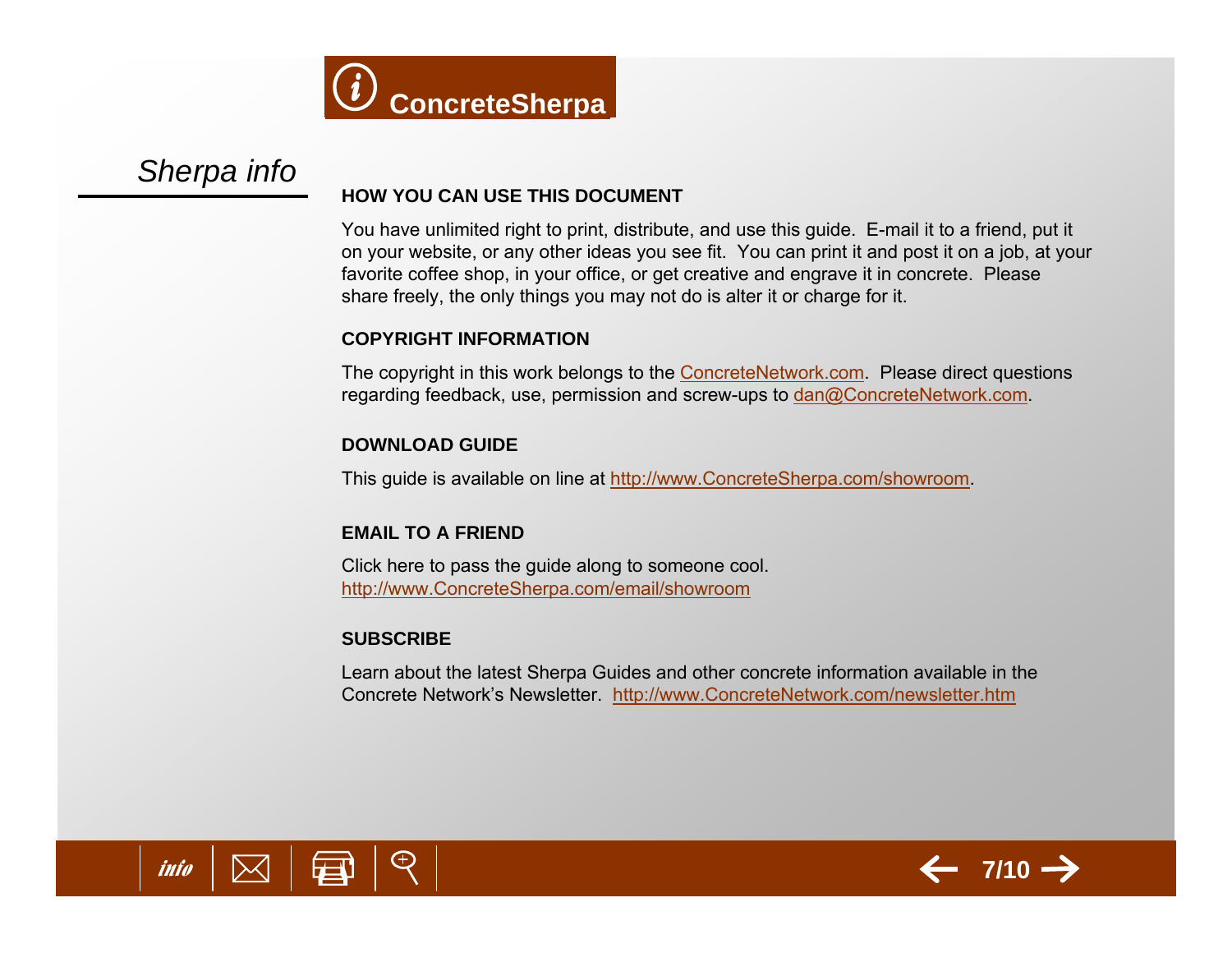

## *Sherpa info*

#### **SUMMIT DATE**

This document reached the summit (was created) on January 6, 2005 and is based on the best information available to the Sherpa at that time. To check for updates please click here [http://www.ConcreteSherpa.com/showroom](http://www.concretesherpa.com/showroom).

#### **NAVIGATION & USER TIPS**

You can move around this guide by using your mouse or keyboard arrows. Left mouse button goes to the next page, right mouse button goes to previous page. Click on the right arrow ( $\rightarrow$ ) for the next page and the left arrow ( $\leftarrow$ ) to go the previous page.

| <b>KEYBOARD SHORT CUTS</b>     | <b>PC</b>      | <b>MAC</b>                                                                                                                                                                                                                                                                                                            |
|--------------------------------|----------------|-----------------------------------------------------------------------------------------------------------------------------------------------------------------------------------------------------------------------------------------------------------------------------------------------------------------------|
| Zoom in (Larger)               | $[Ctrl]$ $[+]$ | $[$ $\frac{1}{2}$ $[$ $\frac{1}{2}$ $\frac{1}{2}$ $\frac{1}{2}$ $\frac{1}{2}$ $\frac{1}{2}$ $\frac{1}{2}$ $\frac{1}{2}$ $\frac{1}{2}$ $\frac{1}{2}$ $\frac{1}{2}$ $\frac{1}{2}$ $\frac{1}{2}$ $\frac{1}{2}$ $\frac{1}{2}$ $\frac{1}{2}$ $\frac{1}{2}$ $\frac{1}{2}$ $\frac{1}{2}$ $\frac{1}{2}$ $\frac{1}{2}$ $\frac$ |
| Zoom out                       | $[Ctrl]$ $[-]$ | $[$ $ $ $ $ $ $ $ $                                                                                                                                                                                                                                                                                                   |
| Full screen/normal screen view | [Ctrl] [L]     | [೫] [L]                                                                                                                                                                                                                                                                                                               |

#### **ABOUT THE CONCRETE SHERPA**

The Concrete Sherpa is a team of people that represent the experience, teaching and learning of our team members and other industry leaders *on a mission to make life better for the concrete contractor*. We are an idea center striving to deliver thought provoking ideas based on "Concrete Advice for Business and Life" to stimulate you to reach new heights. As a user, you should remember to consider all information you receive, here at the Concrete Sherpa or elsewhere, not as a *cast in concrete* recommendation, but rather as an idea for you to consider and ponder.



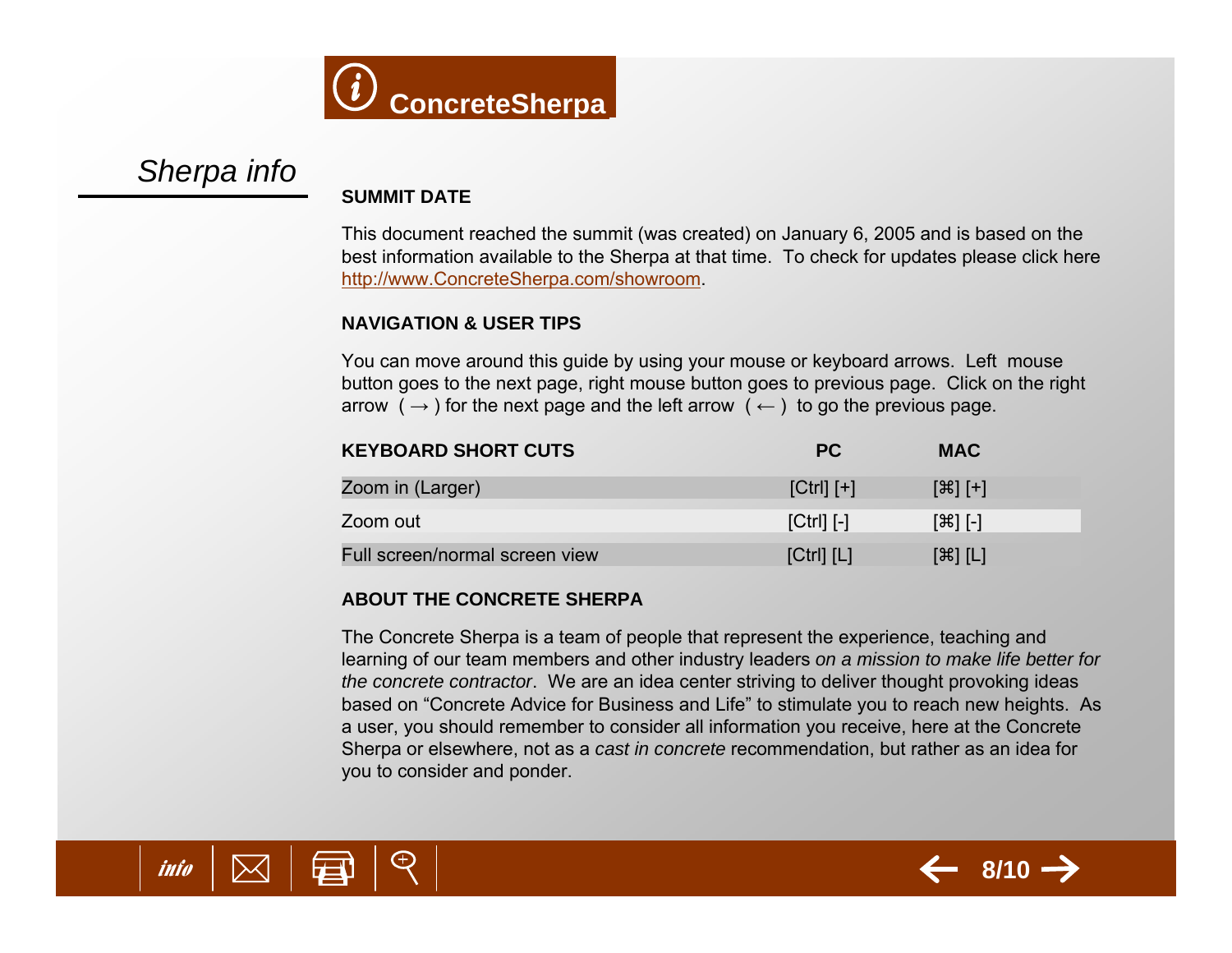

#### *Sherpa info* **THE JOURNEY LEADING TO THE CONCRETE SHERPA PROJECT**

The Concrete [Sherpa](http://en.wikipedia.org/wiki/Sherpa) Project (A Sherpa is a "guide") was born at The Concrete Network in mid 2004. Here is how it happened:

The biggest surprise, or gift, since starting The Concrete Network in 1999 has been the concrete contractor friends from around the country we've made and witnessing the passion they have for what they do. These people include Dave Pettigrew, up in the San Francisco Bay Area, or the Verlennich brothers in Minnesota, or Bob Harris in Georgia, the list goes on and on. It's quite inspiring.

We were once asked, "How are you so excited every day about concrete?" Well the answer is simple, it is impossible to not be excited about concrete when you have the job we dointeracting with hundreds of concrete contractors from every state in the country.

The thing we've learned about concrete contractors is that most are passionate *craftsmen*they are often less passionate and experienced in the "office stuff". Human nature channels us to do what we are most comfortable with; learning how to use a new saw-cutting tool is comfortable; learning and implementing a new estimating strategy, or job management tool, is not so comfortable.